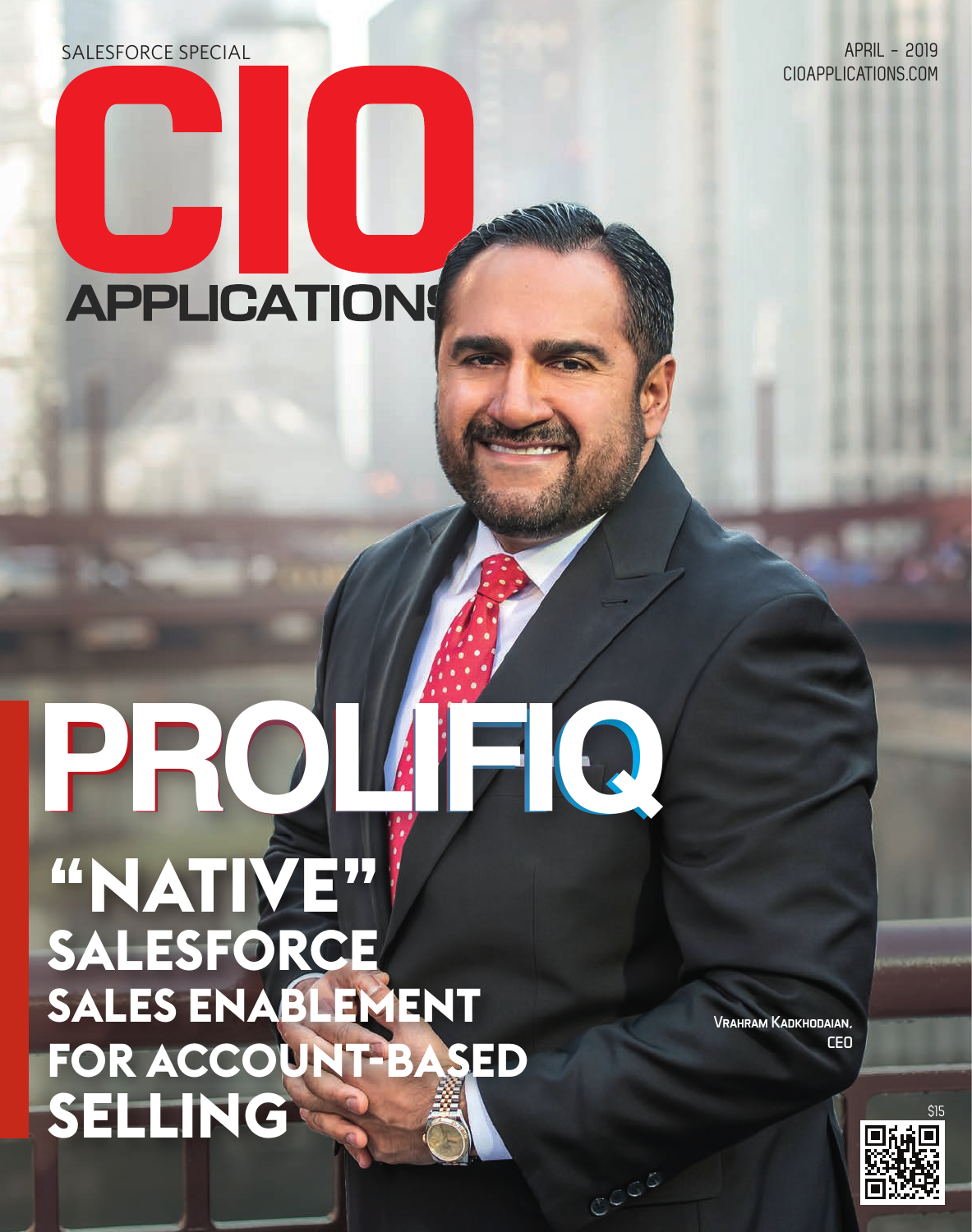# **PROLIFIQ**

# **"NATIVE" SALESFORCE**<br>CALES SALES<br>ENABLEMENT **FOR ACCOUNT-FOR ACCOUNT-<br>BASED SELLING BASED SELLING**



ver the years, the world of customer relationship management (CRM) has grown exponentially and has paved the way for enterprises across industries to cater to their customers in ways unimaginable a decade ago. Widely considered to be a modernized "systems of engagement" for sales teams, CRM systems are primarily used to document sales activities, track accounts, keep an eye on opportunities, and lastly to forecast and run efficient operations. With

platforms such as Salesforce, many companies have been able to successfully connect with their clientele to enhance both customer relationships and their business as a whole. However, even with such robust systems of engagement, sales representatives are often underequipped. Although CRM systems provide access to vital and sensitive information, they do not necessarily help in translating the value of that information into sales to help them sell, or to engage with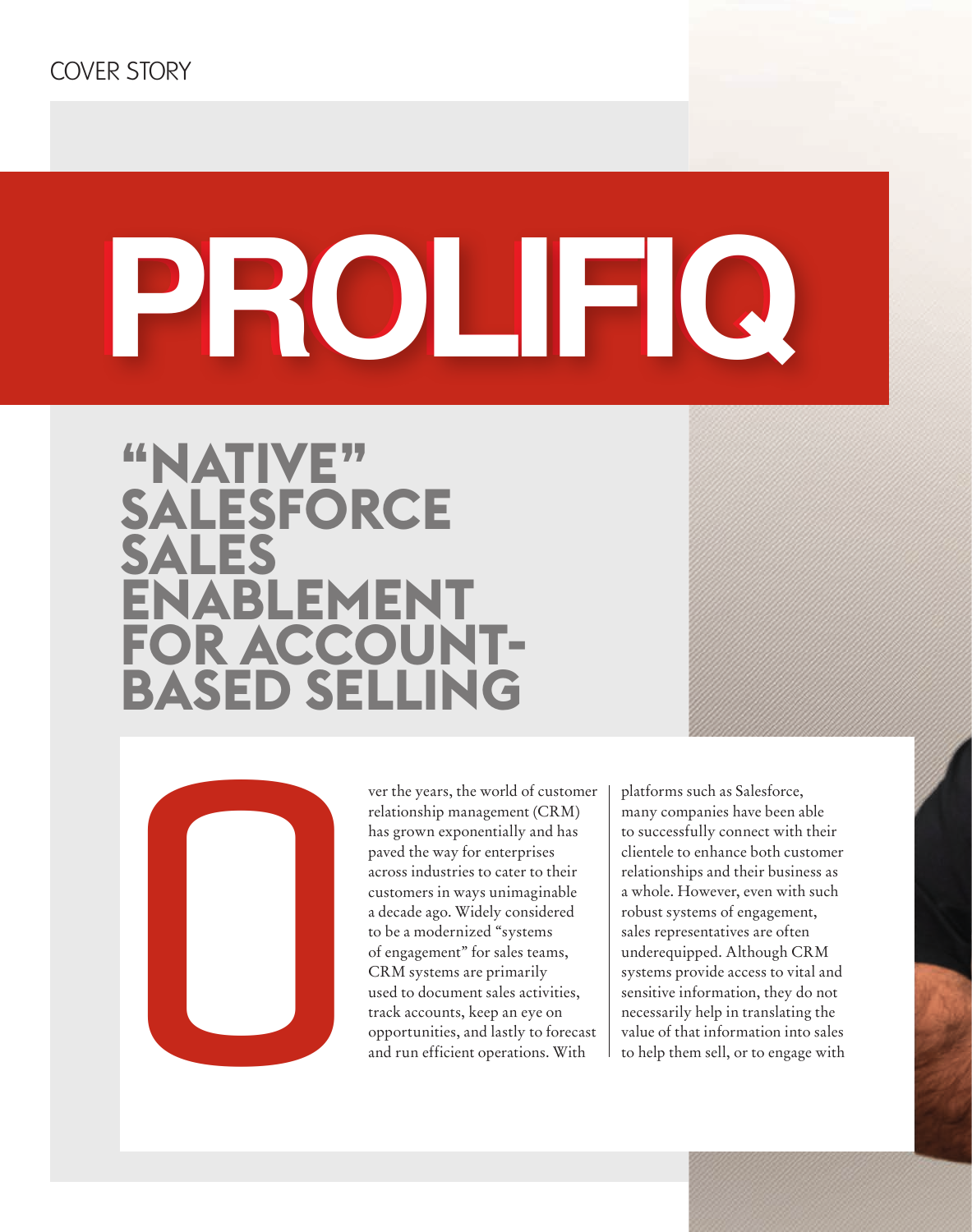

VALUABLE **SELLING MOTIONS** BACK INTO **SALESFORCE** TO HELP REPS SELL AND SERVICE **THEIR CUSTOMERS** 99

WE'RE

66

BRINGING THE

TWO MOST

Vrahram Kadkhodaian, CEO

Q

 $\boldsymbol{\varphi}$ 

**PROLIFIQ**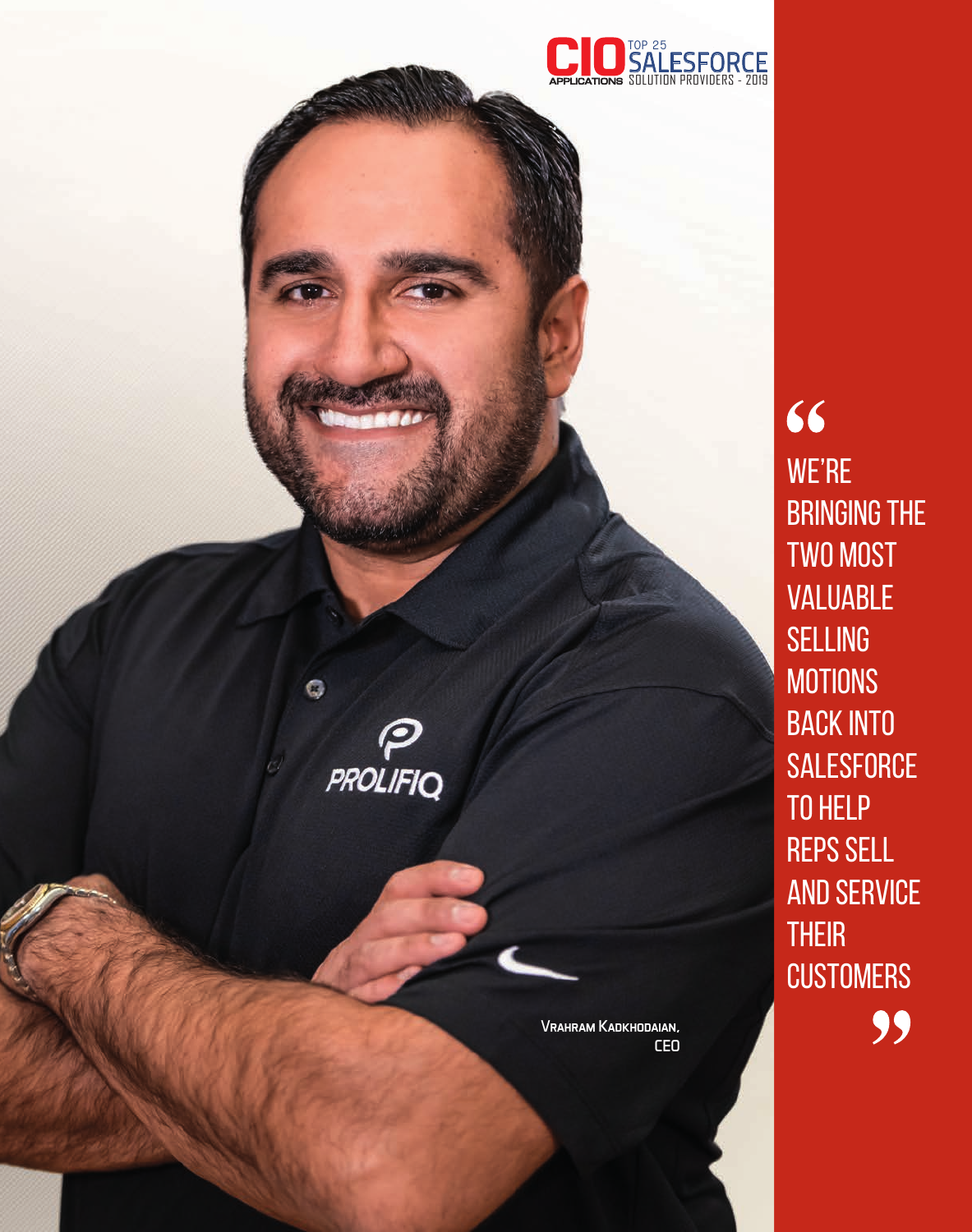

customers the way they want to work. This particular predicament led to the rise of several "systems of enablement"—tools and processes that equip sales teams with the content, guidance, and training they need to engage with buyers effectively. So, if a company combines the power of these two systems, wouldn't their sales go through the roof? With that being said, they must now go through the clutter of managing multiple tools, which gets harder and costlier as the business expands. In effect, firms cannot realize the notion of "a single source of truth" that transcends across every facet of their sales process and functions.

"PROLIFIQ is smack dab in the middle! Our native solutions allow sales professionals to create, manage, and execute account plans, and deliver content within Salesforce," says Vrahram Kadkhodaian, CEO of PROLIFIQ.

#### **Bridging the Sales Enablement Gap**

Prior to joining PROLIFIQ, Kadkhodaian served as a VP of sales at Salesforce and has been a Salesforce executive customer for more than a decade. As such, he noticed several setbacks with such systems of engagement and learned first-hand the many benefits of adopting third-party native-only solutions.

Kadkhodaian highlights that according to Salesforce research, more than 75 percent of business buyers expect salespeople to serve as trusted advisors and they expect the same positive experience they have grown accustomed to when buying for themselves as consumers. The same study also indicates that nearly 57 percent of sales reps miss their quota due to operational inefficiencies. In conclusion, there is an increasing gap between what is expected of a salesperson and what is being delivered. The reason behind this void is that these professionals do possess vital information but lack the proper means to leverage it when stored outside of the CRM systems in siloed applications. Sales representatives want to utilize these data within CRM systems in ways that actually help them sell, but have had no way of doing so until now. Enter, PROLIFIQ's Sales Enablement Suite!

"Our Native Salesforce Sales Enablement solutions bridge this gap by offering Account-Based Selling (ABS) applications targeting the two most valuable sales motions in the B2B salesperson's world—account planning and digital content management," says Kadkhodaian.

#### **The Account-Based Selling Apps of PROLIFIQ**

PROLIFIQ's Sales Enablement Suite encompasses two key offerings—CRUSH and ACE. These tools bring account planning and digital content management into Salesforce in a way that reps can gain access to all the data required to increase sales in a matter of a few clicks. Interestingly, these apps automatically capture data on the go, enabling salespersons to focus on selling as opposed to investing time in feeding and organizing data.

"Our account planning tool provides your sales team with a clear plan of action that blazes the path into key accounts for more selling opportunities," says Kadkhodaian. He continues, "And our digital content management tool ensures customers are always getting content that is on-message and on-point, exactly in the moment they need it."

By combining the capabilities of these easy-to-use sales enablement tools with a robust CRM system such as Salesforce, enterprises can seamlessly keep sales and marketing teams in sync within one single ecosystem rather than having disparate tools. PROLIFIQ not only equips sales reps with real-time insights from their entire team to help "seal the deal" with key accounts but also offers content reports which they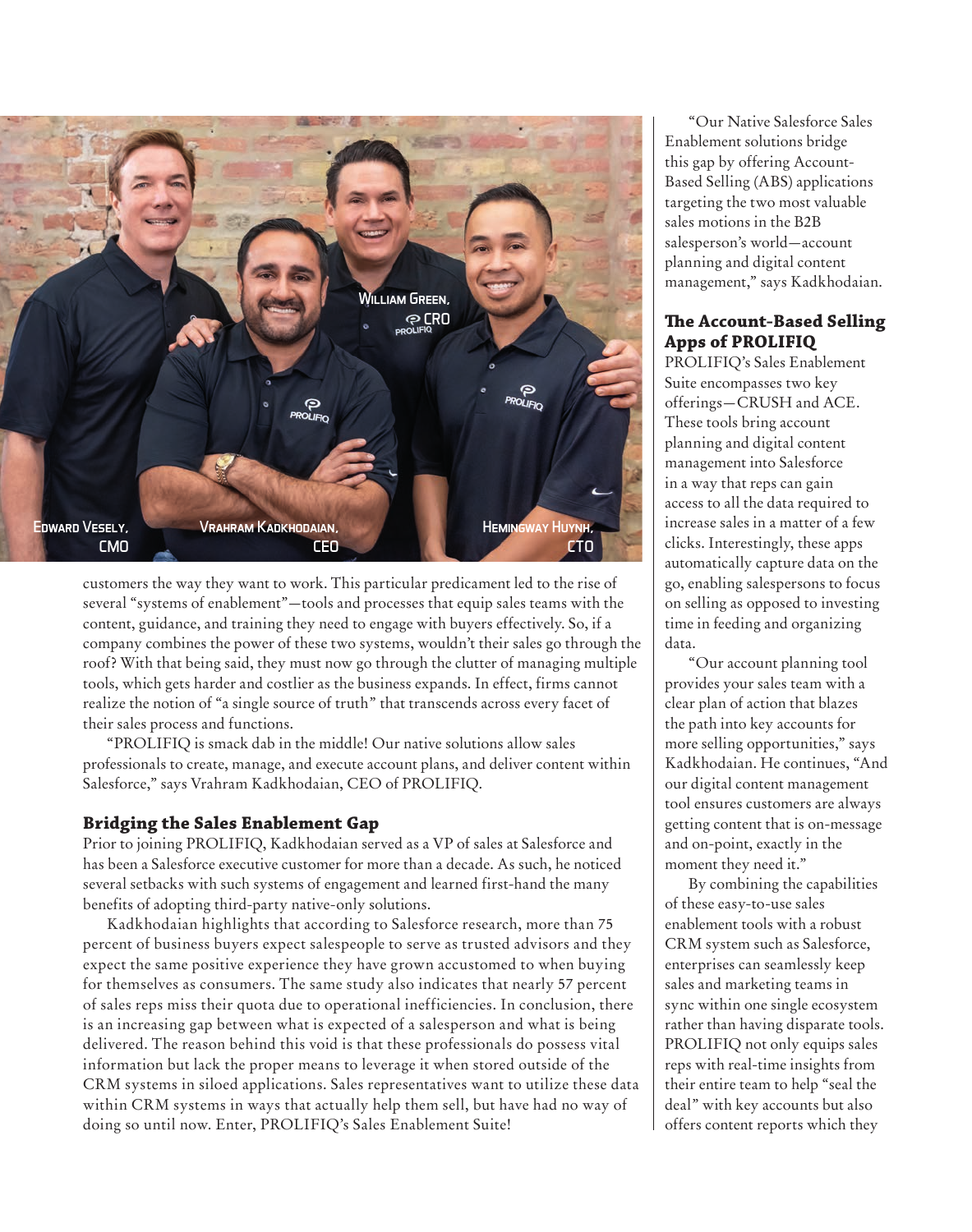can access as quickly as their customers require. By having in-place smart content at every stage of opportunities, sales teams can painlessly plan and efficiently deliver without any hindrance.

"At the end of the day, our value statement is to help sales professionals sell more and service their customers better with our solutions," asserts Kadkhodaian.

#### **Robust and 100 Percent Salesforce Native**

Built and led by former Salesforce executives, the firm offers applications that make sales a "cakewalk" for representatives, administrators, and teams by helping them win and grow accounts and use content to close deals faster, under one roof. Unlike other sales enablement tools in the market, PROLIFIQ's offerings do not require any integration; administrators can "snap in" the native Salesforce apps while sales reps keep selling. These plug-and-play applications not only reduce the time taken to implement and deploy

the solution but also take away the entire cost associated with the procedure. Clients can onboard and start using these apps in less than 15 minutes, as it is happening within the Salesforce platform. In essence, end-users can enjoy the benefits of PROLIFIQ's offerings while retaining the same security, user profiles, and infrastructure of the Salesforce platform in a manner that's "very similar to what iTunes is to an Apple device."

Although there are many solutions on the Salesforce App Exchange, there are barely a handful of "truly native" applications. PROLIFIQ's uniqueness lies in the fact that it was created within Salesforce's platform—the firm calls it "PROLIFIQ Inside." Due to

the ecosystem in which CRUSH and ACE exist, they are trusted, secure, intelligent, multitenant and mobile, and they allow customers to completely leverage their entire investments in Salesforce training, administration, and data. They're also maintenance-free (cost-wise) and are updated three times per year to coincide with the Salesforce platform release schedule.

"Since conception, we have had a productive relationship with Salesforce—from research and development through sales, marketing, and customer success—and we are completely invested in and committed to the success of the Salesforce ecosystem even in the future," says Kadkhodaian.

Additionally, PROLIFIQ partners with other Sales Transformation and Sales Enablement organizations such as

66 Our native solutions allow sales professionals to create, manage, and execute account plans, and deliver content within **SALESFORCE** 99

the SOAR Performance Group to ensure that clients receive an incremental value throughout their journey with the app that they can continue to scale and leverage overtime. As of today, SOAR helps users with the change management while PROLIFIQ offers support on technical aspects. Such associations also help the firm focus on the technology and increase customer success exponentially.

#### **Driving Success at Every Step**

Commenting on the commitment PROLIFIQ has toward their customers, Kadkhodaian highlights an instance wherein they streamlined one of their client's entire sales process. Not so long ago, a global company with over a thousand sales reps leveraged the Salesforce platform but only for opportunity, activity, and forecast management. Despite having a robust CRM system in place, everyone used spreadsheets, PowerPoint, and Google Drive for account planning, which was time-consuming, manual, ineffective,

> and inefficient. Not only was the firm unable to make the most out of their investment in Salesforce as it was barely used as a reporting tool, but no leader or executive had any sort of visibility as to what was happening. After recognizing these issues, they were looking for a partner that could help them strategically sell, better their account planning, and help unlock the investment they made in Salesforce. PROLIFIQ helped reduce their client's time in their overall account management process by over 70 percent, increase win rates by 10 percent, and lastly, improve user-adoption—all within Salesforce in less than a month.

> Over a span of 20 years, PROLIFIQ has successfully changed the sales

game for many such companies and has penetrated across industries, establishing itself as an international sales enablement organization. The firm aims to further improve its offerings by leveraging technologies such as AI and predictive analytics.

"In addition to checking all the boxes when it comes to the value our customers are receiving, our fundamental vision is that we want to provide simple yet robust solutions," says Kadkhodaian. He continues, "We want to disrupt the market not by building our own platform but by leveraging Salesforce's world-class robust technology and combining it with our capabilities—making us the perfect solution that helps sales professionals sell more and service their customers better." CA